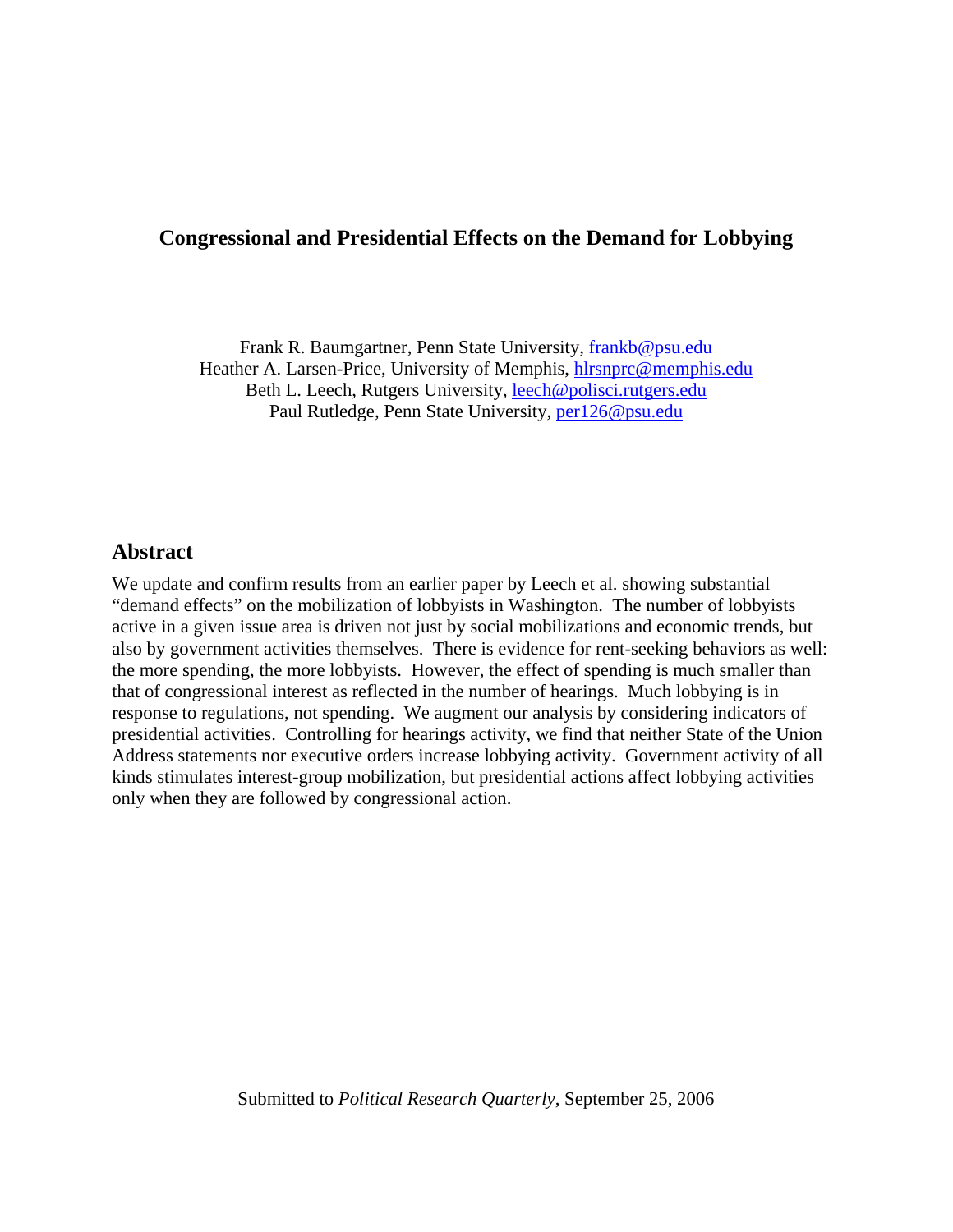# **Introduction**

1

Social movements, the mobilization of professional communities associated with economic growth and diversity, and simple rent seeking have long been seen as important explanations for the growth of government.<sup>[1](#page-1-0)</sup> Economic and social groups have mobilized in various areas of political life, often demanding new government programs, services, and protections. In a recent article, Leech and several colleagues showed that the reverse is also true (Leech et al. 2005; for extensions to the state level see Gray et al. 2005, Lowery et al. 2004). As government has become involved in a wider range of activities in diverse areas of the economy, interest-group mobilization has also been stimulated. Groups respond to the mobilization of government, just as government responds to the mobilization of groups. Walker argued that group mobilization was largely due to three sources—patrons, professions, and social movements—and he developed the idea of patronage to include direct government inducements to form or maintain voluntary associations (1983, 1991). The demand effects of government on interest groups push Walker's patronage idea a little further.

Government stimulates the growth and mobilization of interest groups not only by direct subsidy and contracts, as Walker demonstrated, but also and on a much larger scale simply by expanding its range of activities. This includes government spending, as groups mobilize in response to increased opportunities to gain grants or contracts. Campbell (2005), for example, showed that the Social Security program dramatically transformed the patterns of political mobilization of the entire elderly generation, significantly increasing their interest and engagement in politics, especially among those most dependent on their Social Security income.

<span id="page-1-0"></span><sup>&</sup>lt;sup>1</sup> We acknowledge support from the National Science Foundation through grants SBR-0111611 and 0111224. All data and related files used in this paper are available at [http://lobby.la.psu.edu/related.html.](http://lobby.la.psu.edu/related.html)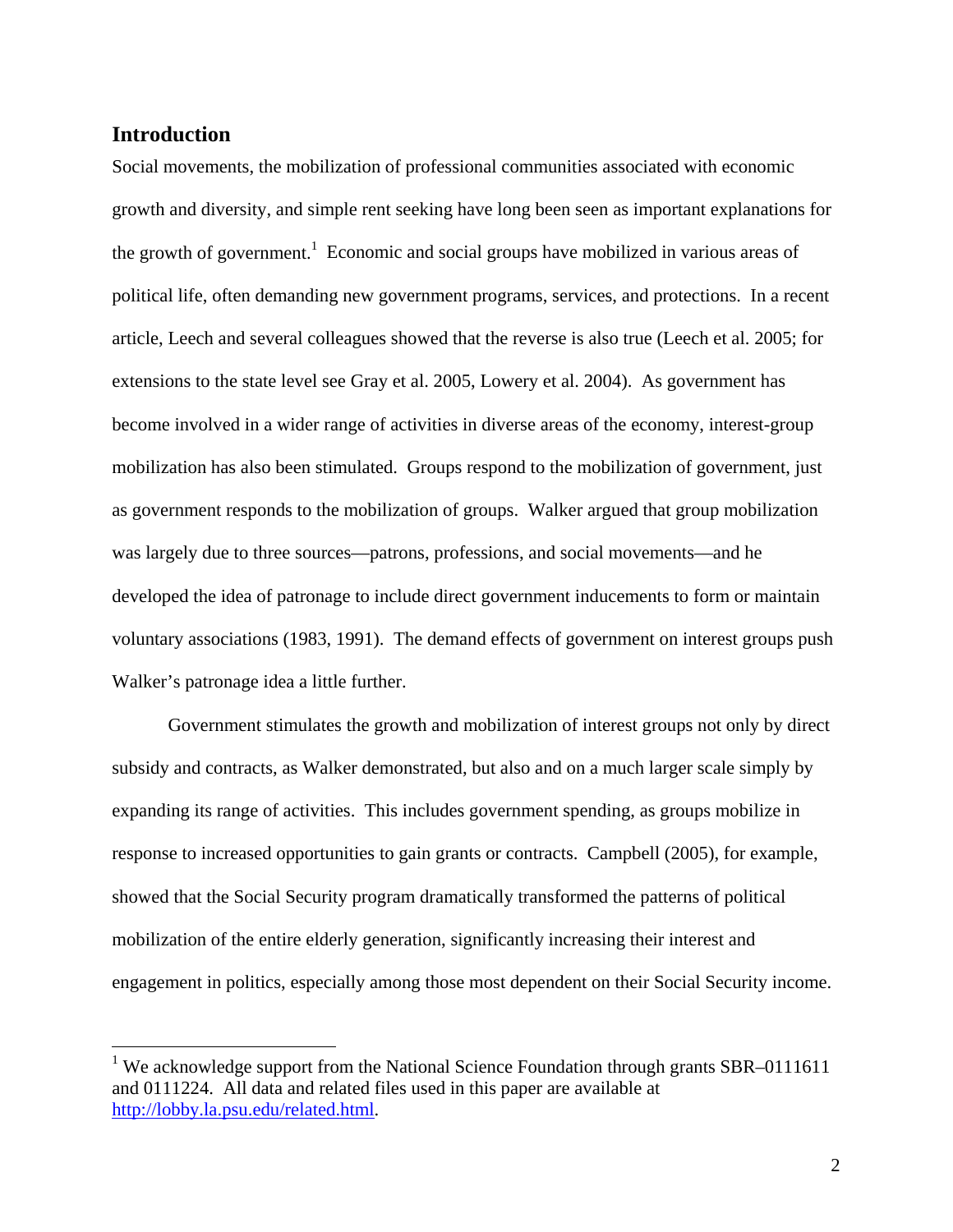So it is clear that spending can affect social mobilization. But the larger effects go far beyond direct federal spending. Much more important are regulatory activities of all kinds. These encourage some groups to mobilize to protect the government rules that help them and stimulate mobilization of other groups seeking to reduce the level of government control in a given area. The more activity, the more groups of all kinds have reason to get involved in the policy process. Increased government activity in a broader range of economic and social sectors therefore has a stimulating effect on the interest-group community as a whole. In this paper we update and expand on the analysis conducted by Leech and colleagues, confirming their results with a longer time-series relating to the effects of congressional activities on group mobilization and adding new indicators not previously discussed in the literature concerning presidential activities. The results strongly support a demand-side theory of group mobilization, emphasizing the effect of government activity on interest-group activities.

Further, we show important inter-branch dynamics in this process as presidential activities, measured alone, have a strong mobilizing effect on groups. However, controlling for congressional behavior and spending, presidential activities have either a negative effect (in the case of statements in the State of the Union address) or no effect (for executive orders). This suggests that presidential activities must be followed by significant congressional follow-through in order to have the hypothesized effect on groups. Typically, this is indeed the case, as congressional activities are often correlated with presidential priorities.

As in the Leech et al. paper, we link data collected from federal Lobbying Disclosure Reports to indicators of congressional and presidential activities drawn from the Policy Agendas Project [\(www.policyagendas.org\)](http://www.policyagendas.org/). The Lobbying Disclosure Act of 1995 requires lobbyists to report their activities in each of 74 specific issue areas. Leech et al. demonstrated that 56 of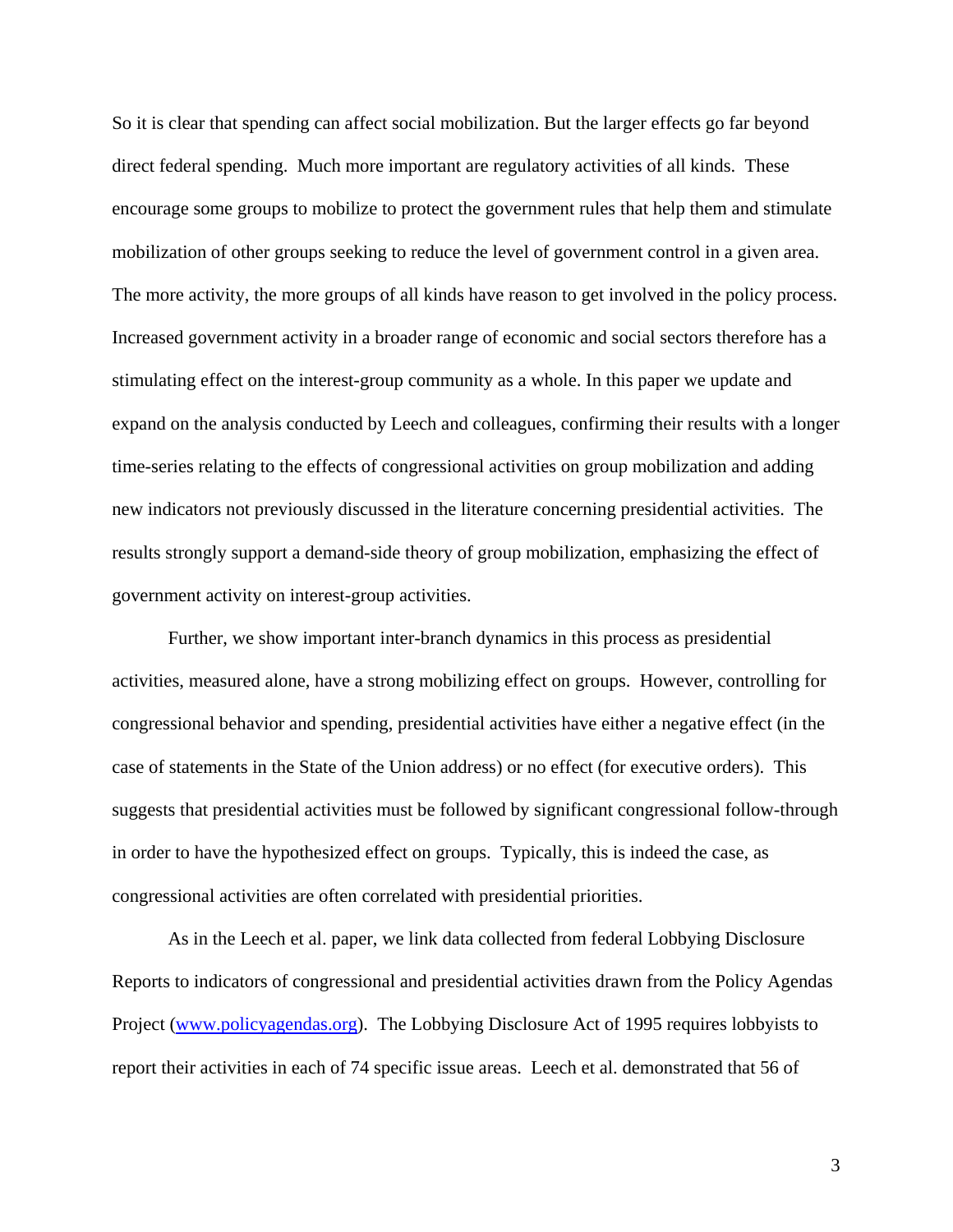these issue areas could be linked to the topic coding system used in the Policy Agendas Project, covering about 85 percent of the lobbying reports. We follow this same procedure here, updating the earlier analysis from just four time points to 14 six-month periods from 1996 to 2003. Since the publication of the earlier article, new data resources relating to presidential activities have also become available through the Policy Agendas Project, and we make use of these as well. These include a summary of the topic discussed in each sentence of the president's annual State of the Union Address and a dataset consisting of every executive order of the President. These data resources are coded by topic category using the identical system as the congressional hearings, so we link them to the Lobby Disclosure Reports in a straightforward manner. We provide further detail on the datasets and measures as needed below.

### **Congressional Hearings and the Demand for Lobbying**

Congressional hearings can be used as a general indicator of the intensity of interest or activity in an issue area. Hearings may relate to legislation, to bureaucratic oversight, or simply to information-gathering. In any case, the number of hearings on a given topic in a given year is an indicator of the degree of congressional interest. Interest is rarely neutral; it means that Congress is actively considering some new legislation, overseeing the activities of a bureaucratic agency, or simply directing attention to a problematic policy area. Congress may be debating a proposed bill, pushing an agency to revise its policies, or hearing from citizens, corporations, and interest groups about the need for action in response to some problem. Since hearings are an indicator of congressional involvement in a policy area, we expect that hearings should have a driving effect on lobbying activity—the more hearings, the greater the number of lobbyists who will register. Note that speaking or testifying at the hearings themselves will not have any direct impact on our dependent variable. Lobbyists are not required to register if their activities are limited to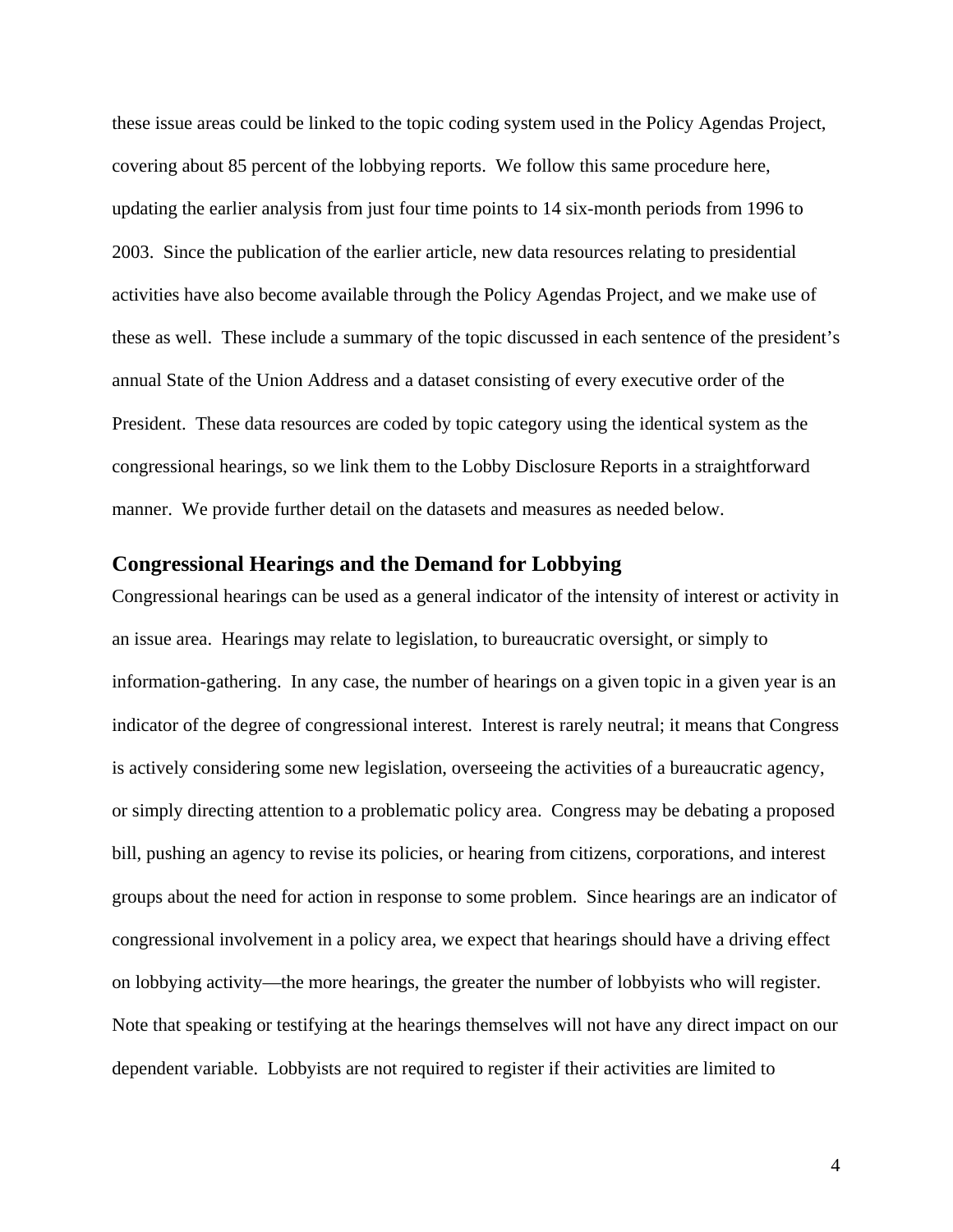testifying. Rather, the increases in lobbying occur because hearings indicate the level of government activity in the issue area more generally.

#### (Insert Tables 1 and 2 about here)

First, we replicate the results shown by Leech and her colleagues. Table 1a shows these results. Models 1 through 4 in Table 1a replicate the original findings virtually exactly.<sup>[2](#page-4-0)</sup> Model 5 then drops the variable for firms from the original model. The number of firms active in the same area of the economy was included in the original analysis as a measure of social or economic supply, since sectors with greater economic activity might generate more lobbying activity. The original analysis showed that this variable was insignificant in its impact when previous lobbying activity was included, as Model 4 indicates. As inclusion of the firms variable caused a significant loss of data because the data were not available for all 56 issue areas and cannot be collected for each of the 14 six-month time periods we include in our extended analysis, we omit this variable in our extension of the original work. As Model 5 shows, there is no substantively important difference in the results between Model 4 and Model 5, so we proceed without the firms variable.

Part B of Table 1 presents the full analysis of the extended time-series now available. The first model shows that 20 additional hearings in any issue area (that is, about one standard deviation) can be expected to result in about 36 more groups registering to lobby in that area. Controlling for the level of federal spending in the issue area causes the number of observations to drop substantially (because we do not have spending data for each of the 56 issue areas where

<u>.</u>

<span id="page-4-0"></span> $2^2$  The Policy Agendas Project released updated budgetary figures since the original Leech et al. article was published. Using the new Agendas Project budget data, figures are reported in 2003 dollars rather than 2000 dollars as in the original. In addition, a small number of budgetary categories were adjusted in the new dataset. None of this affects the replication of the original results in any significant manner. Just one coefficient shifts by even one tenth of one decimal place: In model 3 of Table 1a, the coefficient for hearings is 2.64; it was 2.63 in the original.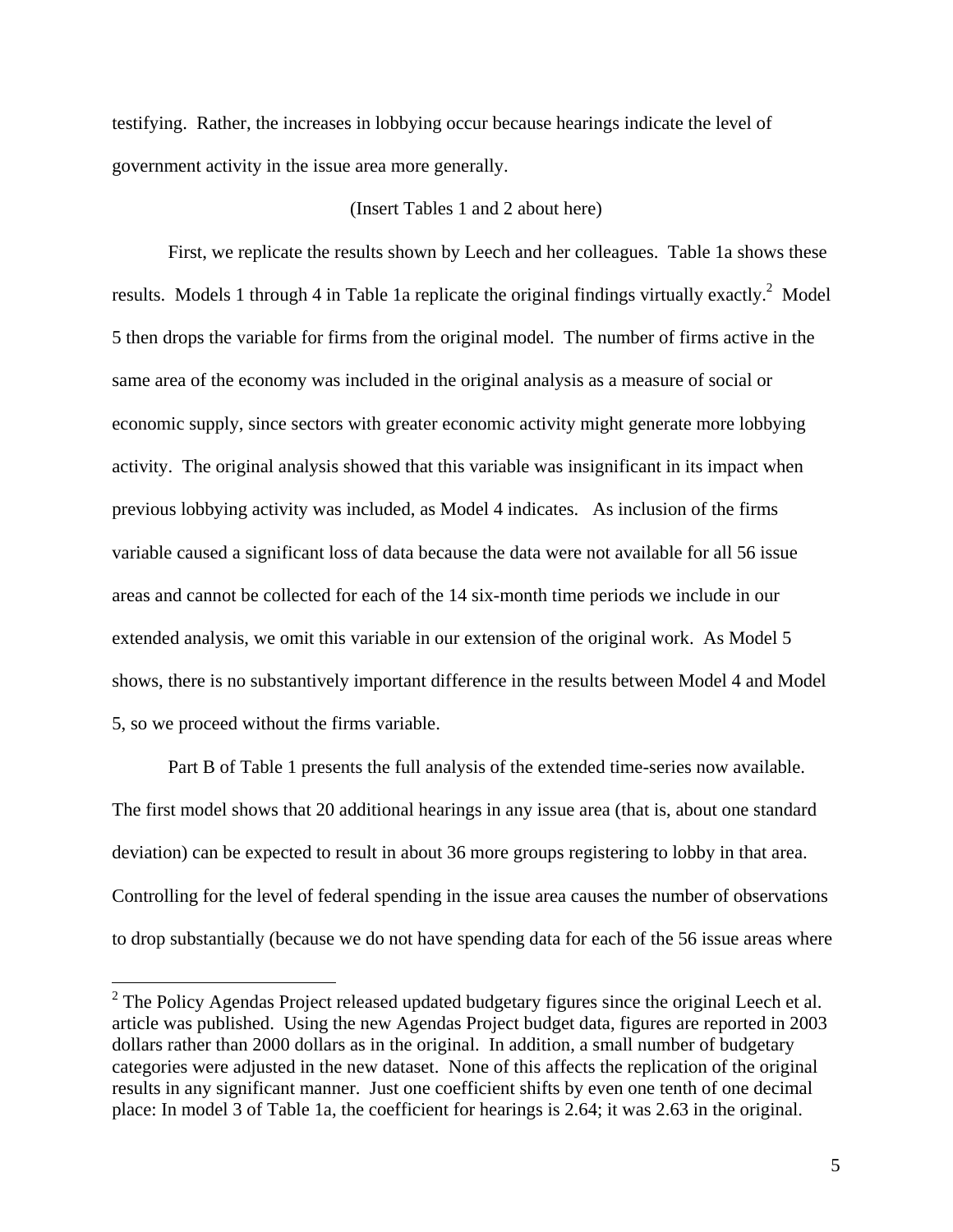we have hearings and lobby registration information), but the substantive impact remains virtually the same: 40 more groups for every 20 hearings, and a small effect for spending. For each *trillion* dollars in spending, we would expect to see an increase of about 40 registered interest groups. This effect is statistically significant now that it is based on many more observations than in the earlier published analysis. However, overall federal spending across the entire budget was less than \$2.5 trillion in 2003, so this effect within any given issue area would substantively be related to at most only a few more group registrations. Finally, Model 3 is the most appropriate and accurate model, controlling as it does for the number of groups registered to lobby in the previous time period. Here we see significant coefficients both for hearings and for spending. Comparing the results from Parts A and B of Table 1 shows that our extended time coverage confirms the earlier analysis. Some of the coefficients change in size but all the effects are now significant and the analysis is based on a much larger empirical base.<sup>[3](#page-5-0)</sup>

<span id="page-5-0"></span> $3$  The level of inertia in lobby registrations is extraordinary. Leech et al. showed this in their Tables 1 and 2 and in the related Appendix tables which showed that there was great variation in the numbers of registrations from area to area, but little change over time. For organizations lobbying on their own behalf, a simple regression of the number of registrations predicted by the number in the previous time period (with a constant term) shows an  $\overline{R}^2$  of 0.98. For organizations lobbying on the behalf of clients, there is greater variation; the simple regression produces an  $\mathbb{R}^2$  of 0.84. Simple plots of the number of registrations at Time<sub>t</sub> with that at Time<sub>t-1</sub> confirm that the data fall almost perfectly on a straight line, with just a small amount of variation around the line. For registrations by lobbying firms, as the numbers suggest, we see some more significant variation around that line. These characteristics suggest several things. First, organizations lobbying on their own behalf register in a given issue area because they have interests there and they are highly likely to remain interested, and registered, in subsequent periods. Second, organizations with fleeting or temporary interests in a field where they are not routinely involved will hire a firm to represent them in that area rather than establish their own presence there. Third, the small amount of remaining variance over time makes it very difficult statistically to find significant coefficients, once lagged registrations are included. Finally, there is greater statistical opportunity to explain the behavior of paid lobbyists rather than organizations lobbying on their own behalf, since there is greater period-to-period variation there. In our results, we find significant results in each case despite the highly inertial characteristics of our data.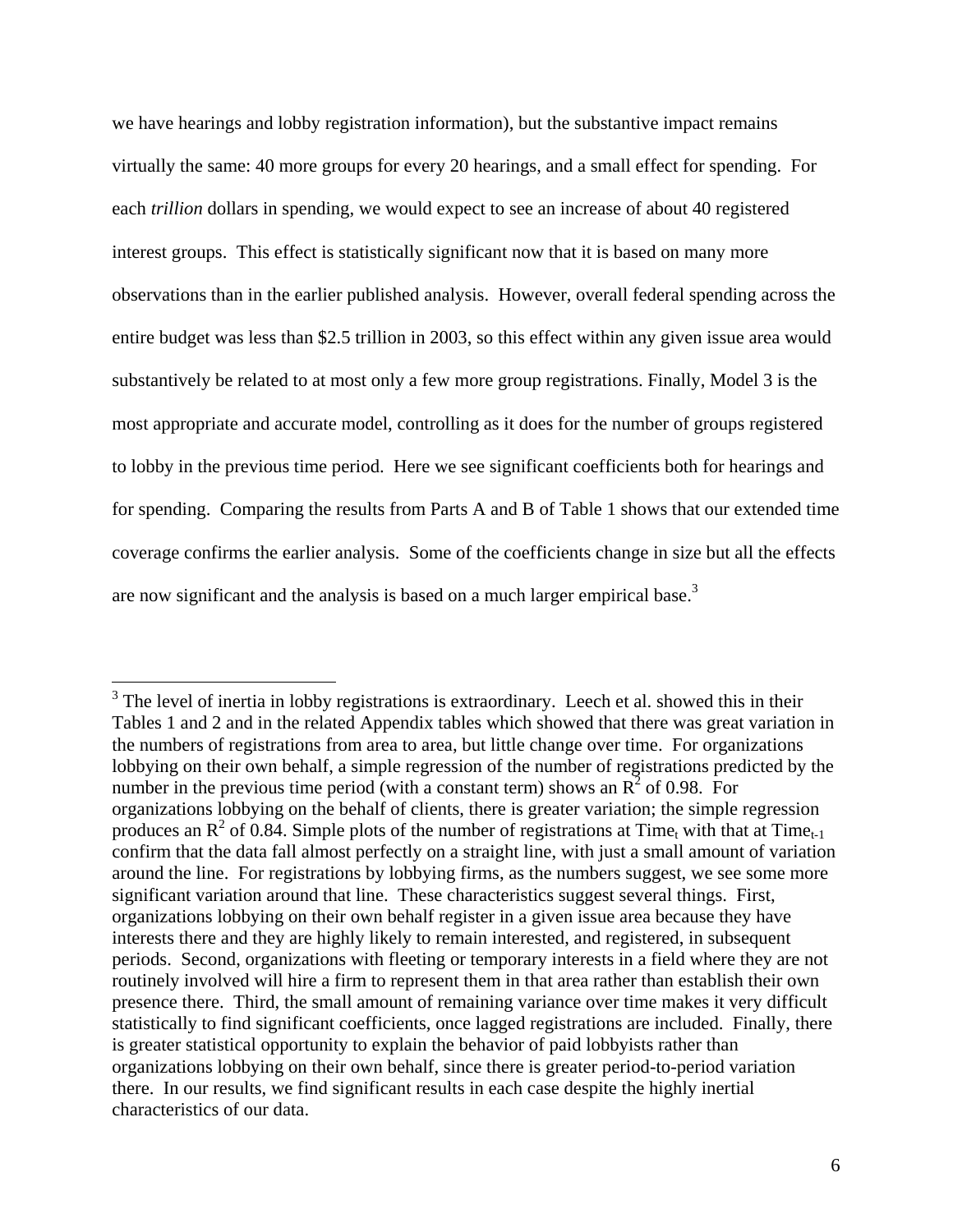Table 2 shows an identical series of results for hired contract lobbyists rather than for organizations lobbying on their own behalf, as in Table 1. These results are stronger than those for the groups analyzed in Table 1 because there are greater numbers of contract lobbyists, with more variation from area to area and from time period to time period. In any case, the results largely reconfirm the original analysis but put these findings on a much more substantial empirical footing.<sup>4</sup>

## **Presidential Impact on Lobbying**

Presidential statements from State of the Union addresses and executive orders both can be used as indicators of presidential interest or activity in an issue area. The number of statements on a topic in a given State of the Union address is used as one indicator of presidential activity. In State of the Union addresses, presidents list a number of agenda items for congressional consideration. While the argument has been made that the State of the Union address does not provide an exhaustive expression of the president's agenda (Rudalevige 2002), the address is generally viewed as a good indicator of presidential priorities. Linkages between the articulation of presidential priorities in this yearly, televised speech and changes in the public agenda have been thoroughly investigated. Presidents are able to set the public agenda, in the short run, in a limited number of policy areas, as well as in the long run for foreign policy issues (Cohen 1995;

<span id="page-6-0"></span><sup>&</sup>lt;sup>4</sup> We do not replicate the analyses presented in Table 4 in the original publication. These used the number of hearings in the previous ten years rather than only in the contemporaneous sixmonth period. Replication of these results showed that the models were largely confirmed. However, with 14 time points rather than only 4 as in the earlier paper, the results were not significant in the model with a lagged dependent variable. This is because the number of hearings in the previous ten years is almost the same for each successive six-month period. (If one thinks of a ten-year period consisting of 20 six-month windows, moving forward in time, the data are identical for 18 of the 20 windows, changing only by replacing one old window with one new one in each period. These differences are never very substantial.) The redundancy of including both this variable as well as the lagged dependent variable makes little sense. Findings were highly significant, as in the original, without the lagged dependent variable.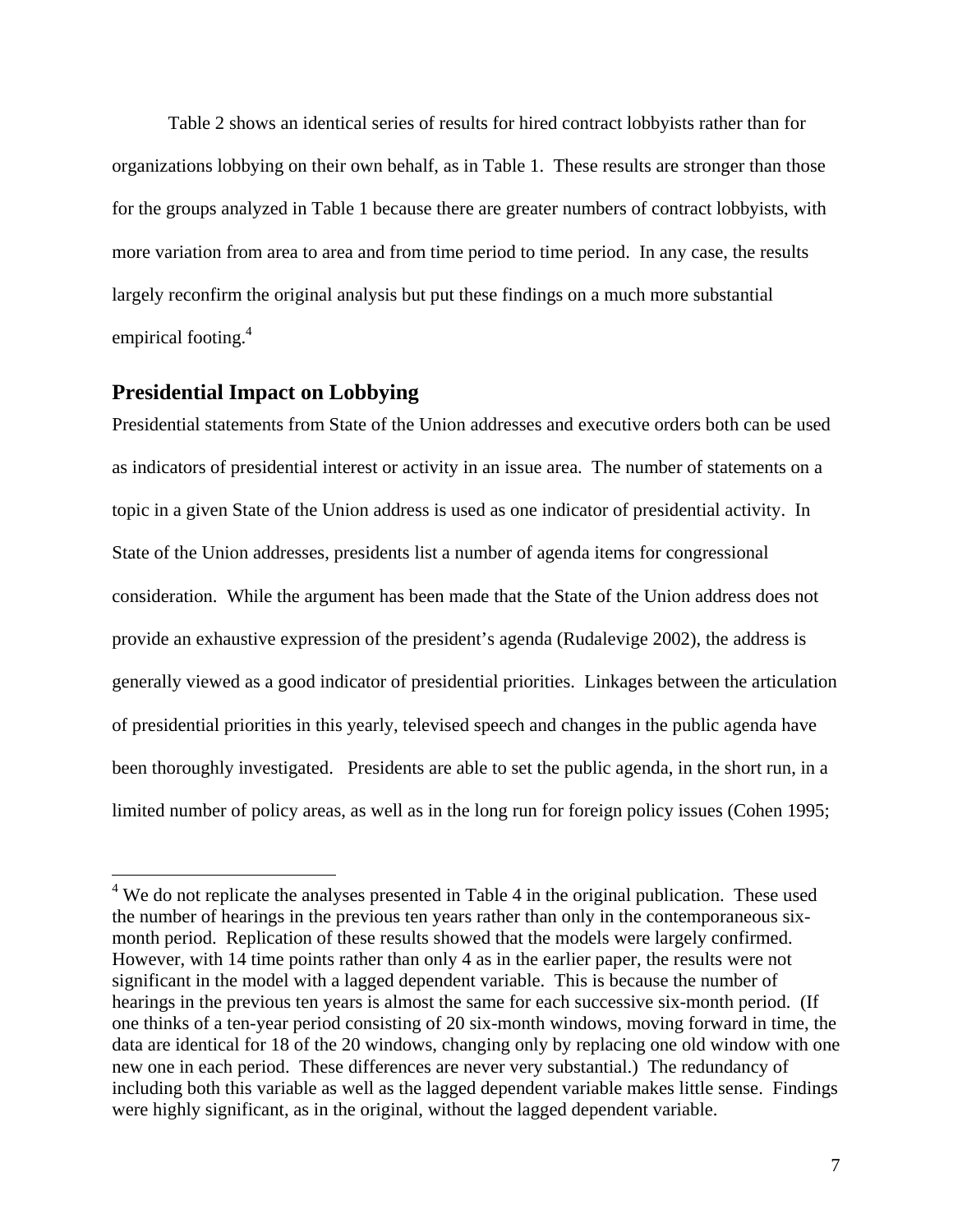Hill 1998). Existing research suggests that these annual calls to Congress to act on various proposals or policy areas should exert an impact on lobbying activity. Presidents often call on representatives of interest groups to serve on advisory commissions that provide legitimacy for presidential policy positions (Chin and Lindquist 2004), and organized interests with close ties to the administration are called on to help provide support for those positions by lobbying Congress and otherwise mobilizing around the issue (Peterson 1992). Especially this latter sort of interestgroup activity should be reflected by increases in the number of lobbying disclosure reports.

The number of executive orders issued on a given topic in a given year is a second indicator of presidential activity. Research indicates that executive orders have gradually evolved from a primarily administrative tool to a policymaking tool; they have become a means for presidents to take control of certain policy areas by acting first and relying on the inability of Congress to respond quickly and avoid its collective action problems (Mayer 2001). As Congress becomes more fragmented, presidents have more freedom to act unilaterally and issue more significant executive orders (Howell 2003). In recent times, presidents issue executive orders across a wide array of policy areas; many of these orders have real policy implications. We expect that this expansion of power, with this unilateral policy-making tool, will lead to an increase in lobbying activity as agency officials begin to act to implement these orders. We therefore should see an increase in lobbying disclosure reports in an issue area following an executive order in that area. One caveat to our analysis of presidential activities is that the greatest emphasis in the Lobby Disclosure Act is on congressional activities. Virtually all congressional lobbying activity must be reported, whereas the definition of "covered officials" within the executive branch includes only more senior members, down to the level of undersecretaries, assistant directors, and members of commissions like the Federal Mine Safety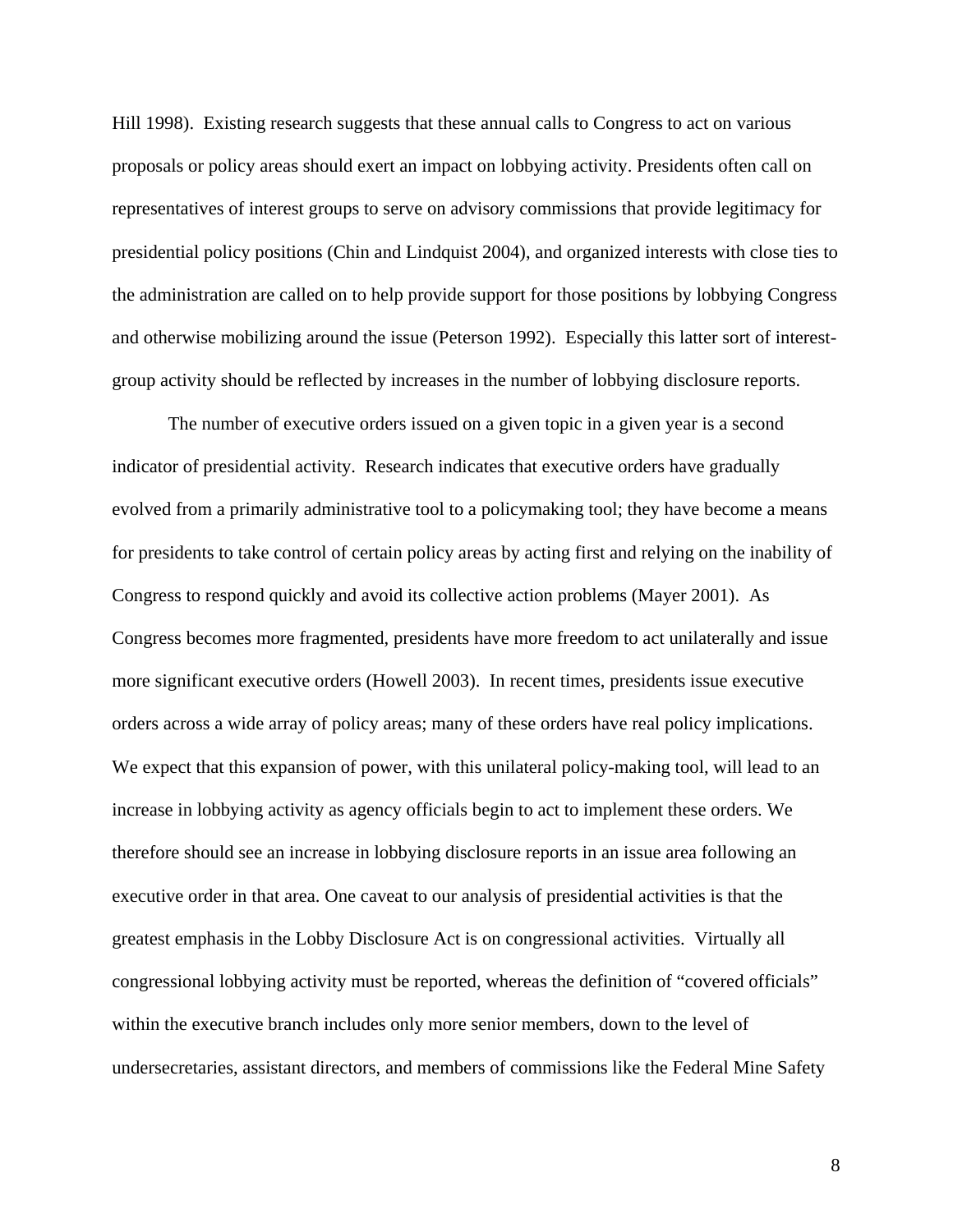and Health Review Commission. As a result, much routine contact between lobbyists and staff members in executive agencies need not be reported in the Lobby Disclosure Reports we use here. Nonetheless, executive orders requiring agency action would virtually always include actions by agency officials in top policymaking positions. Interest-group activities and their lobbying reports should reflect that tendency.

Presidential statements in the State of the Union typically are related to subsequent legislative activity (that is, in the same years as the speech, which is always given in January). Correlations between State of the Union attention, Executive Orders and congressional hearings and statutes across each of the 18 major topic areas of the Policy Agendas Project are presented in Table 3. The data cover the entire post-war period and are not limited to only the 56 issueareas in the lobbying data that we have. Rather, these show the general correspondence between presidential and congressional activities, across all topic areas. There are 18 correlations listed in Table 3 because each shows the correspondence from 1953 to 2003 between the number of presidential activities and the number of congressional activities per year across the major topic categories of the Policy Agendas Project. We combine the "Defense" and "International Affairs" categories from the Agendas Project.

#### (Insert Table 3 about here)

Three things are apparent in Table 3. First, statements in the State of the Union and executive orders are both correlated with subsequent congressional action, in some issue areas. There are eight significant correlations between statements and hearings and seven between orders and hearings. In most areas the correlations are more moderate and are not statistically significant. Second, there is great variation from issue to issue. Only three issue areas produce significant correlations for both statements and orders with hearings. Third, presidential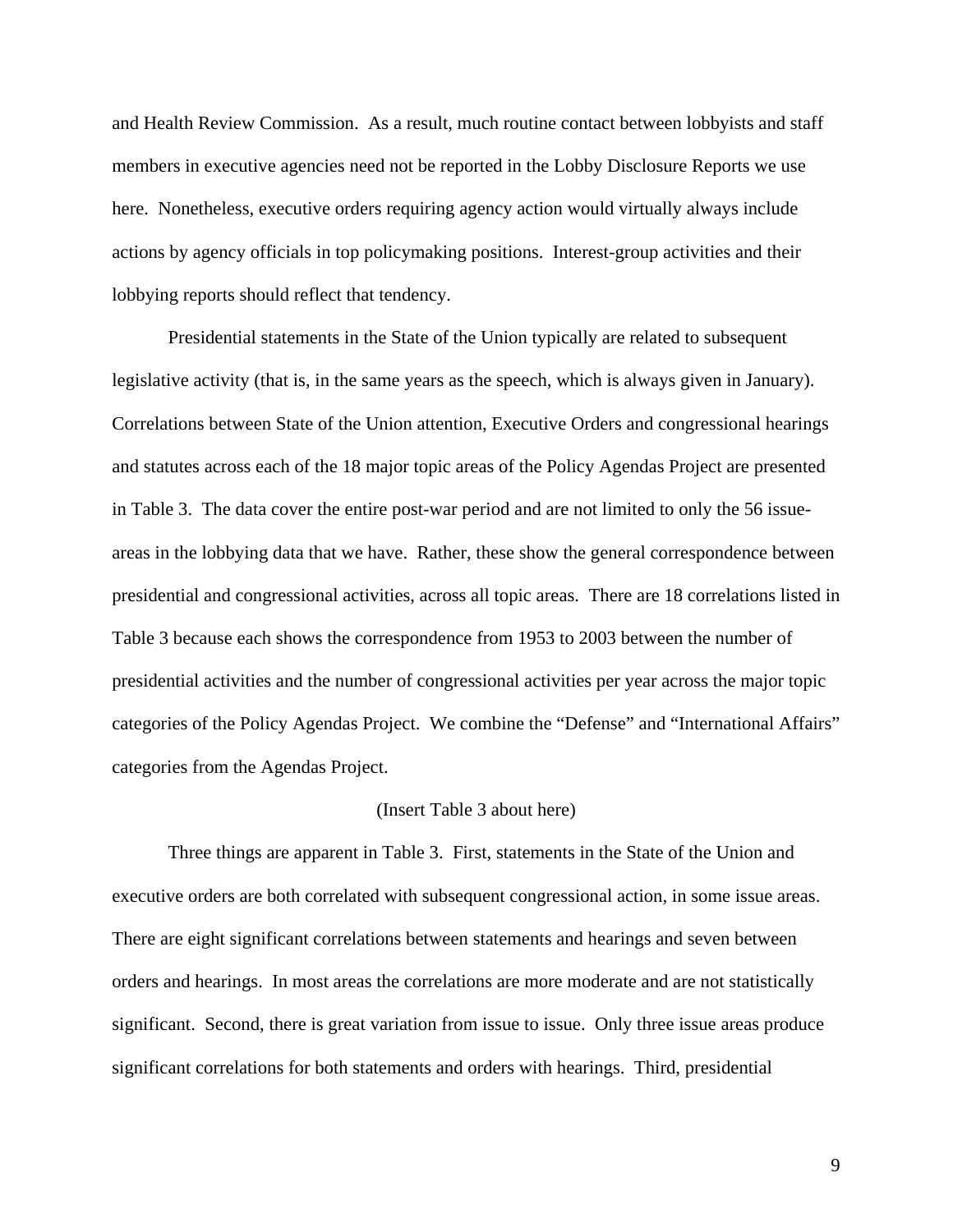activities are virtually uncorrelated with statutes. In fact, there are only two significant correlations between presidential activities and actual lawmaking in Congress, a number that could easily occur by chance across the 38 correlations reported. (And, as one of those two significant correlations is negative and the other positive, the chance hypothesis must be taken very seriously.) In other words, presidential activities are sometimes related to hearings activity in Congress, but they have virtually no direct correspondence with lawmaking activities. By comparison, the correspondence between congressional activities, as measured by hearings, and lawmaking is positive and significant for half of the major topic areas.

All this points to the idea that presidential activities may or may not be related to congressional activities—it apparently depends on the issue area, the types of activities, and on other factors. Further, presidential actions, if they are to result in lawmaking activity, must be followed up by substantial congressional activity; lawmaking is a congressional function, after all. We present the information from Table 3 not to propose a general model of inter-branch relations. Our simple correlations are obviously not close to such a thing, and a full model of these dynamics is well beyond the scope of this paper. The important point here is simply that the president and Congress may work on similar or on divergent agendas. This has a dramatic effect on lobbyists, as one might expect. The next section demonstrates this.

We turn now to an analysis of the ways in which presidential and congressional activities affect the mobilization of lobbyists. Tables 4 and 5 present the results.

#### (Insert Tables 4 and 5 about here)

Table 4 presents the full analysis of the extended time-series for organizations with the addition of the two indicators of presidential activity. The bivariate relationship between presidential statements and group activity is shown in the first model. With no control variables,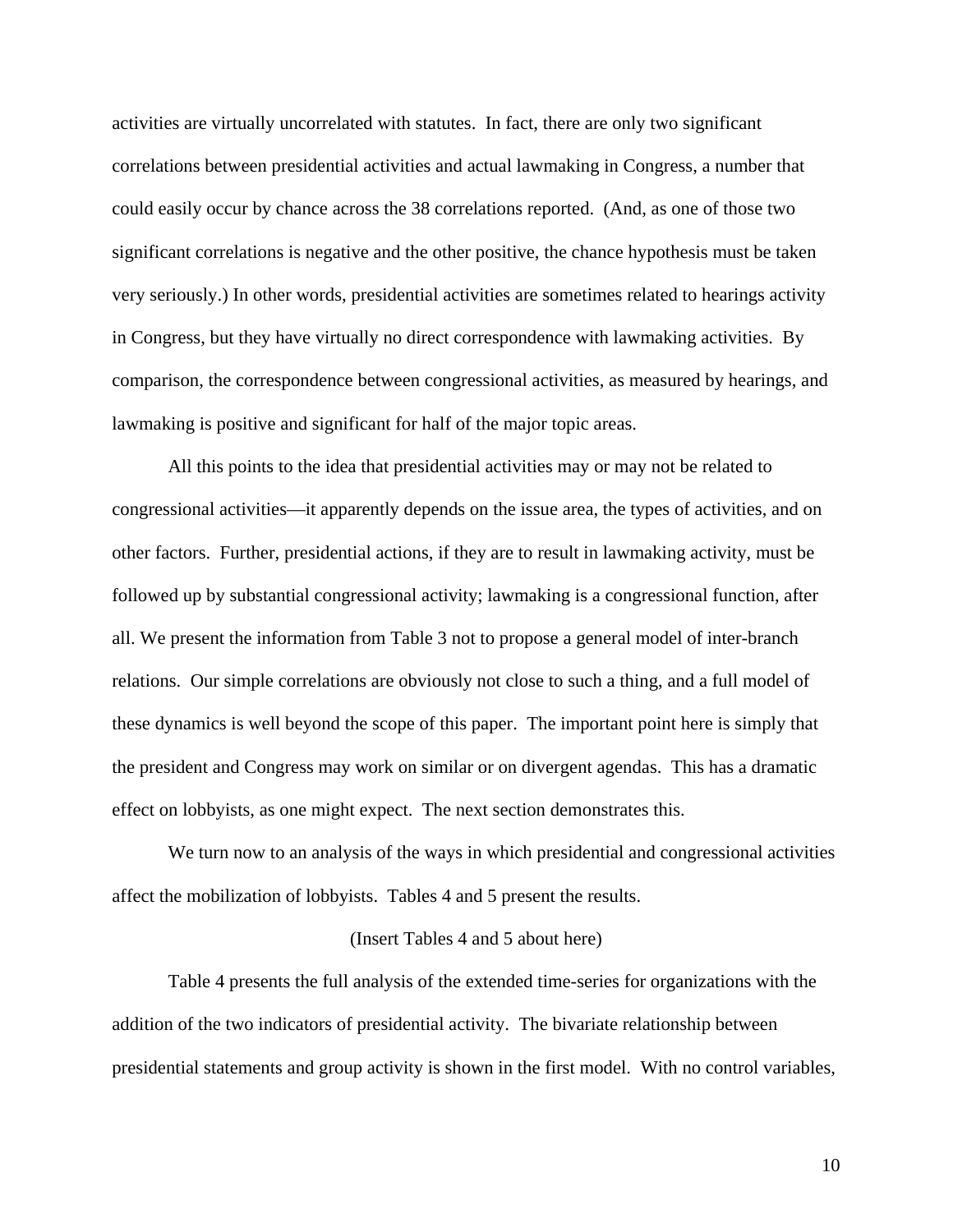statements appear to exert a strong, significant impact on lobbying activity. In model 2 executive orders produce an even stronger impact, with a higher number of groups registering to lobby following executive orders in a given area. When hearings are not included in the models, presidential activities matter. In models 3 and 4 we include congressional hearings, and this typically has the effect of reducing the presidential variables to insignificance. Adding budgetary spending to the models, in models 5 and 6 (greatly reducing the number of observations), we find again that presidential statements and orders are insignificant. Finally, in model 7, our full model including both presidential indicators, hearings, spending, and a lagged dependent variable shows that hearings, spending, and the number of groups registered in the previous time period maintain their significant coefficients while presidential activities have no impact. The findings for budgets, hearings, and lagged group registrations are robust to the addition of the presidential variables, quite similar in magnitude to those reported in the final model in Table 1b. Presidential variables, on the other hand, appear to have no impact once these congressional variables are also included.

Table 5 shows the identical series of results for the presidential indicators and hired contract lobbyists rather than for organizations lobbying on their own behalf. This series of models produce findings that are quite similar to those produced in Table 4. Again, in both models 1 and 2, the two presidential indicators are highly correlated with lobbying activity. In fact, the impacts of both statements and orders are stronger with contract lobbyists. This is because the number of contract lobbyists active in an issue area is much more variable than is the number of organizational lobbyists. It takes months or years to set up an organizational office and hire new staff lobbyists; a contract lobbyist can be put on retainer in a matter of hours or days. Models 3 through 6 show similar instability in the impact of presidential variables as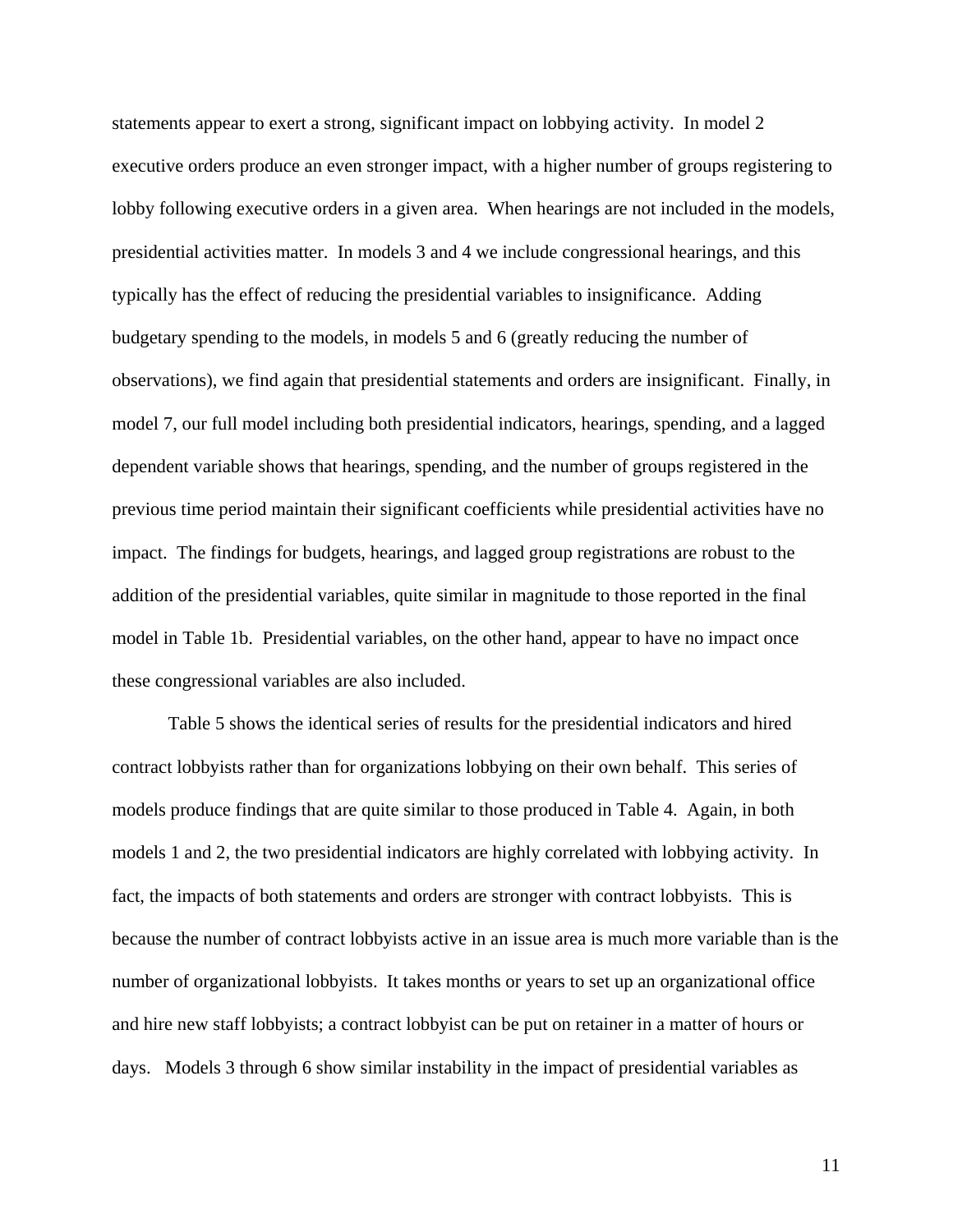controls for congressional hearings and spending are included. State of the Union attention is again signed negatively, as in Table 4. In this model, with greater remaining variance once the lagged number of registrations is included, this variable is statistically significant. Model 7 presents the full model with both presidential indicators and the lagged dependent variable added to the controls. Statements retain a negative, significant impact while executive orders remain insignificant.[5](#page-11-0)

These results indicate that there is something quite different about the statements from the State of the Union in comparison to the two other measures of government activity. This notion is apparent in light of the negative, significant coefficient for statements in the series of models for lobbying firms. Why would we expect presidential statements in the annual address to have no, or a negative, effect on lobbying activity? One explanation is the nature of the rhetoric employed in the yearly address. If these presidential statements are largely symbolic, with little legislative proposal or executive order follow-up on these issues, then they may not instigate lobbying activity in light of the low level of opportunity or threat. As shown in Table 3, congressional hearings and presidential statements are significantly correlated only for less than half of all major issue areas. Therefore, if presidents spend a good deal of time speaking about a topic, but Congress does not follow up, and there is no spending in that area, then all concerned may recognize that this is only a symbolic speech action, and lobbying in that issue area is apparently depressed compared to what it would be considering the number of hearings and the amount of spending in the area. The significant negative coefficient for State of the Union statements in the final model in Table 5 leads to this interpretation.

<span id="page-11-0"></span> $5$  We also modeled these relationships using an index of governmental activity that combined actions by Congress and the President. The index provides similar results but no improvement in the fit of the model above using hearings alone, so we do not include it here.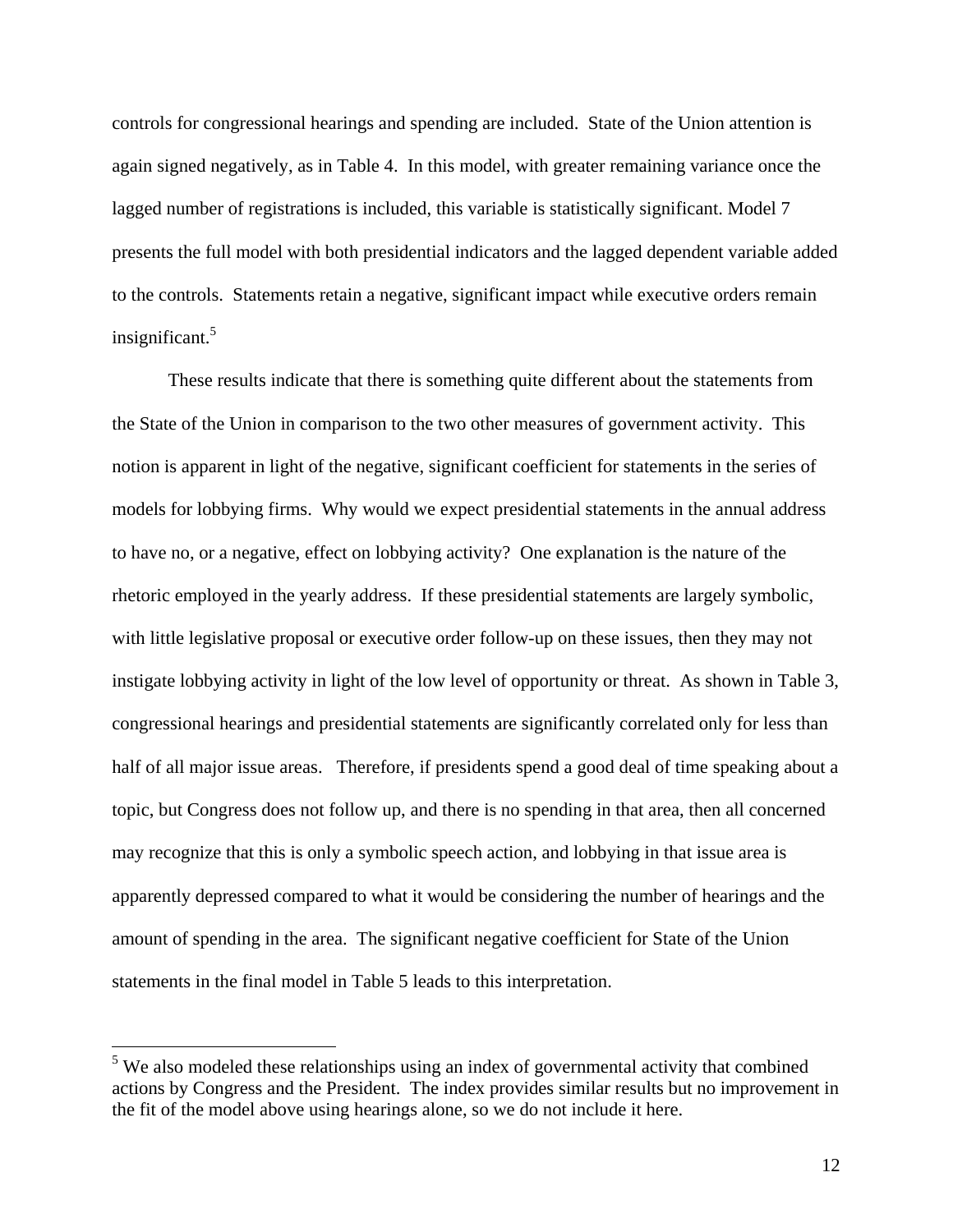Executive orders, in contrast to State of the Union speeches, are actions of policymaking rather than persuasion. They force immediate actions by agencies and sometimes by Congress. Since executive orders—like congressional lawmaking—often must be interpreted by an agency before they can be fully implemented, they elicit additional lobbying by interest groups. In our analysis here, lobbying of agency officials is somewhat undercounted because of the nature of the lobbying disclosure reports. It may be that with a more exhaustive measure of agency lobbying, executive orders would be seen to have more of an impact. However, it seems more likely that the negative finding we see for executive orders is because congressional activity is already controlled for. Presidential activities matter, certainly. But they are often filtered through congressional action.

The different findings for State of the Union addresses and executive orders may be because the State of the Union speech is aimed at the public and at Congress, rather than at agency personnel. It is meant to set the public and congressional agendas by bringing high levels of attention to some issues rather than others. In this speech the president often demands action on given topics, declares his own priorities. However, we found no independent effect from the State of the Union in Table 4, and a negative effect in Table 5. Interest groups are mobilized not by the symbolic actions of the president through the State of the Union, but the concrete activities of Congress as indicated by congressional hearings. If presidential activities lead to increased congressional activities, then we see substantial interest-group mobilization. If the president's actions are not followed up by congressional hearings, then there follows no significant interest-group mobilization. Presidential activity which is seen as purely symbolic may even depress lobbying mobilization.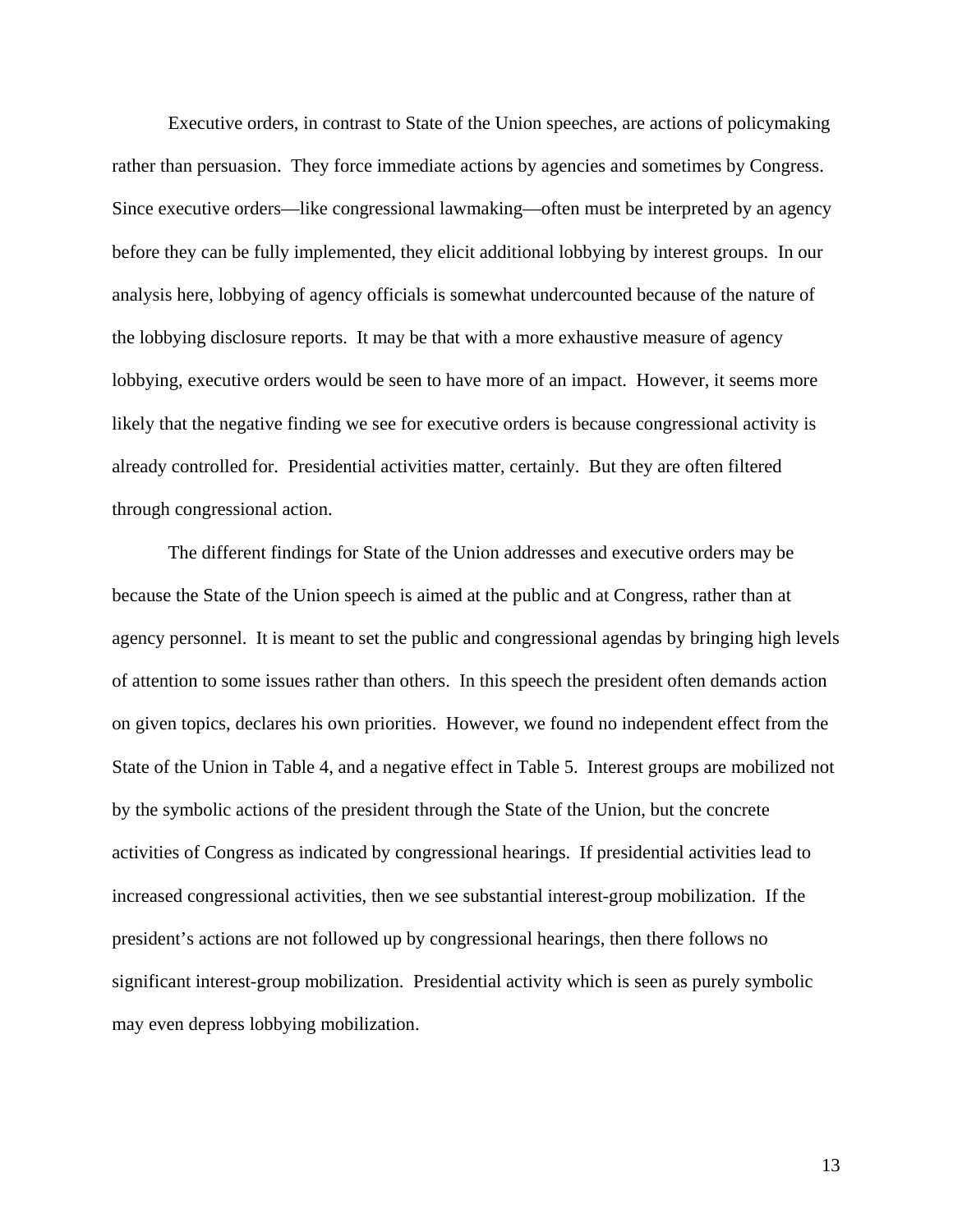## **Conclusion**

Leech et al. (2005) argued that group mobilization is often in response to, rather than the cause of, government activities. While social and economic mobilization affect the development of the interest-group universe, so too does government activity itself. Recent work has confirmed and extended these findings. Baumgartner, Gray, and Lowery (2006) found that congressional hearings stimulated subsequent interest group mobilization in the state capitals. That is, even controlling for state legislative activities, actions in Congress caused groups to mobilize in those same issue areas in the 50 states. Clearly, federal government activities send strong cues to interested constituencies. In response to increased levels of federal activities, affected interests mobilize to fight off the new federal incursions, move to encourage the activity, or attempt to modify the proposals before they are completed. In any case, we see that state action affects group mobilization, not only the reverse.

In this paper we confirm and extend the original findings by Leech et al. in three ways. One is simply by adding additional time points and more observations, showing more robust and stronger findings than in the original. With a substantial number of additional observations now available, we show that the first findings are clearly robust. Second, we clarified the earlier model by dropping the long-term hearings variable where a lagged dependent variable was also used. Third, we have explored the impact of presidential involvement. Our treatment here is certainly not the last word on this topic. Our measure of lobbying activity is more accurate for congressional lobbying activities than it is for presidential or executive branch lobbying. We have not presented a full model of presidential–legislative relations. But we have found some intriguing results suggesting that presidential activities affect interest-group mobilization only to the extent to which they are filtered through the impact of the president on Congress. When congressional actions are controlled for, presidential activities have no additional effect.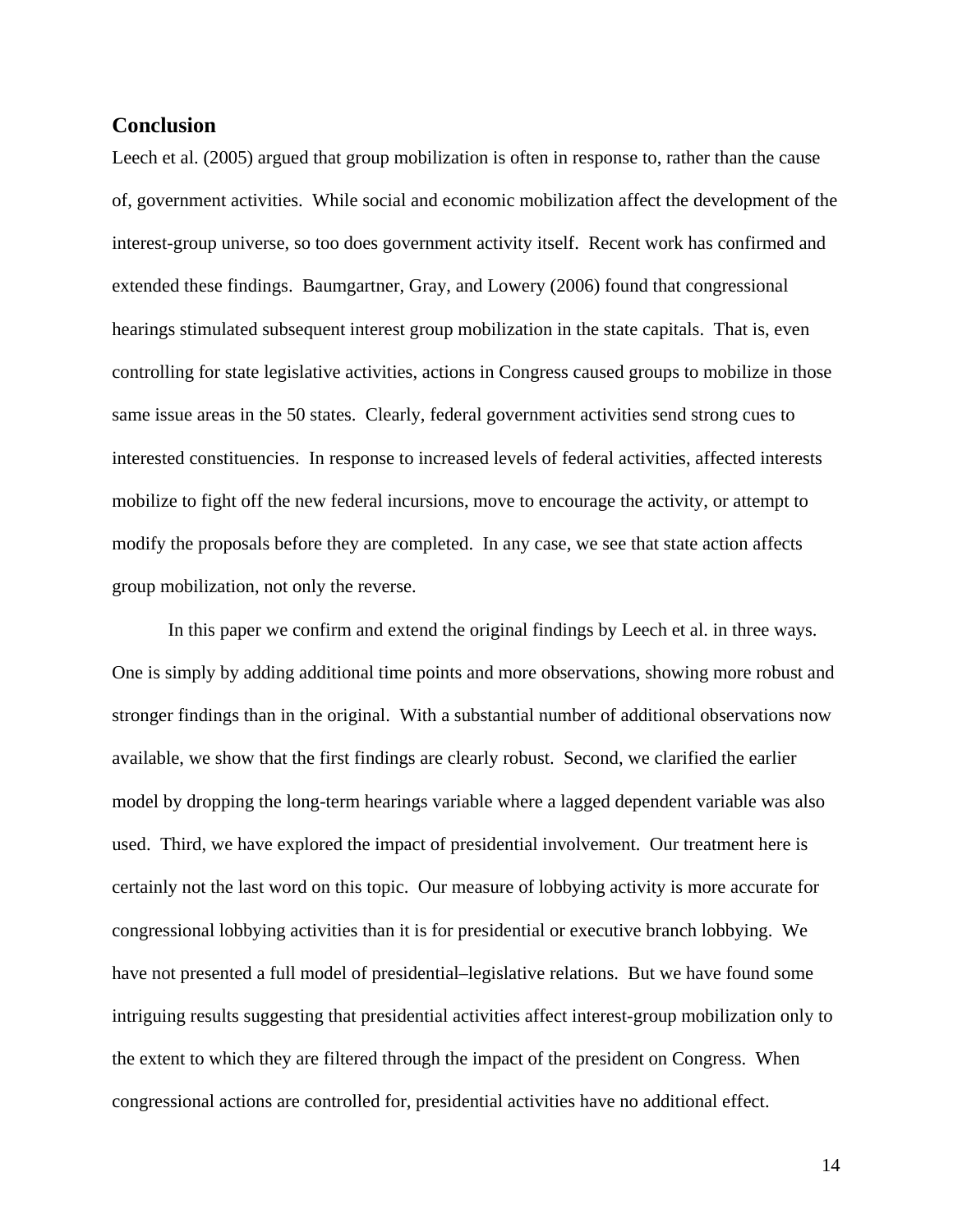Almost 70 years ago Ernest Griffith (1939) noted the importance of communities of professionals in and around government dealing with the many details of public policy. His idea of "policy whirlpools" became part of the standard understanding of the policymaking process, and remains relevant today. Over 50 years ago, David Truman's (1951) view of the mobilization of interests through social disruptions generated a new view of the dynamics of social mobilization and interest-group activity in America. Since this time scholars from Olson (1965) to Salisbury (1984 and Heinz et al. 1993), to Walker (1983, 1991) have made this story more complete. More recently a number of scholars have addressed the impact of large new government programs on the development of citizen mobilization surrounding those issues. These studies have focused on war-related pensions (Skocpol, 1992), the social security program (Campbell, 2005), and the GI Bill (Mettler, 2005). In this paper, like those that have preceded it (Leech et al. 2005 and Baumgartner, Gray, and Lowery 2006), we add to this growing perspective. Group mobilization affects government growth, to be sure. Government activities affect groups as well.

#### **References**

- Baumgartner, Frank R., Virginia Gray, and David Lowery. 2006. Congressional Influence on State Lobbying Activity. Paper under review.
- Campbell, Andrea L. 2005. *How Policies Make Citizens: Senior Political Activism and the American Welfare State*. Princeton, NJ: Princeton University Press.
- Chin, Michelle, and Eric Lindquist. 2004. Presidential Management of Interest Group Participation in Federal Advisory Committees. Paper presented at the annual meetings of the American Political Science Association, Philadelphia.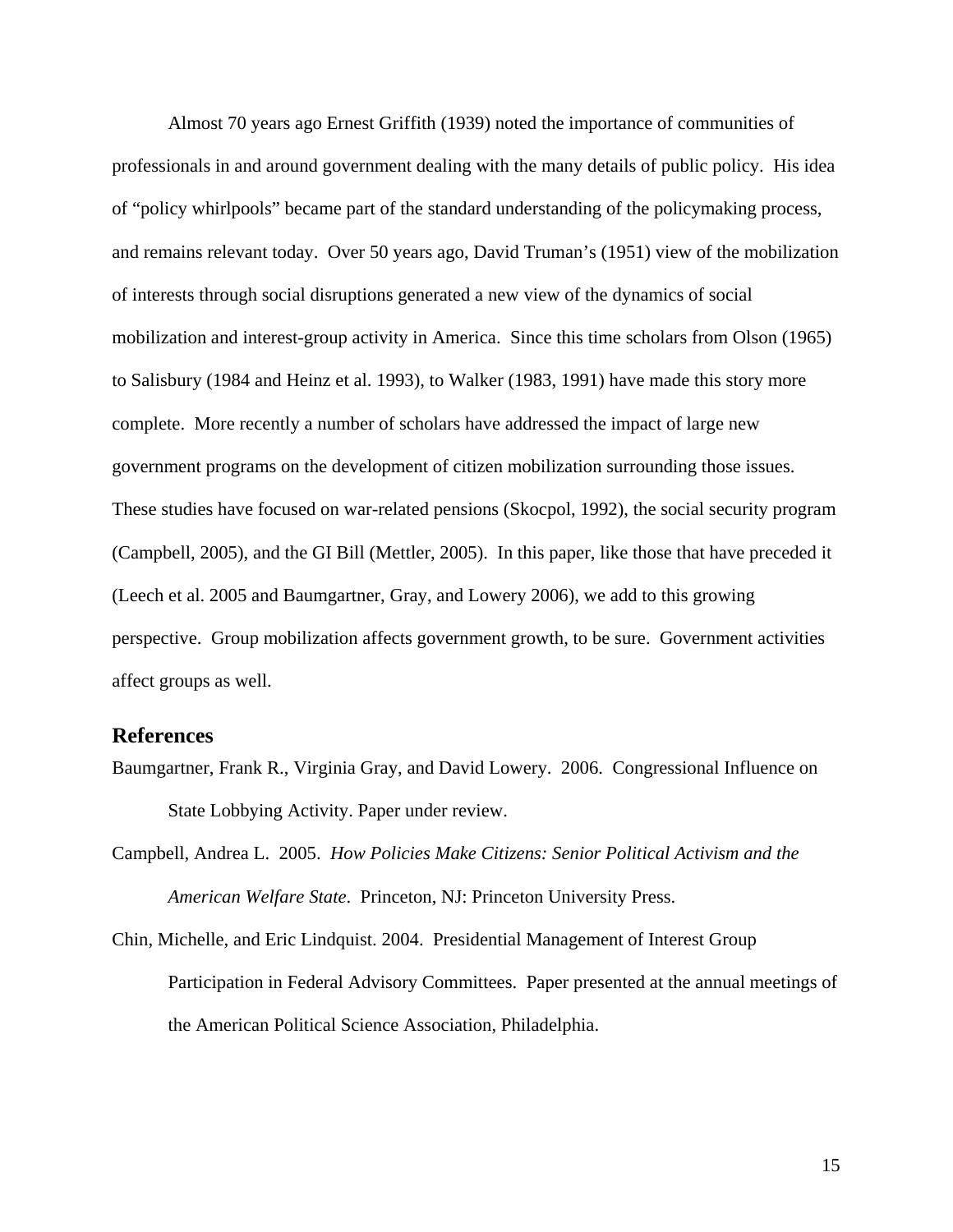Cohen, Jeffrey E. 1995. Presidential Rhetoric and the Public Agenda. *American Journal of Political Science* 39:87-107.

Griffith, Ernest S. 1939. *The Impasse of Democracy*. New York: Harrison-Hilton.

- Heinz, John P., Edward O. Laumann, Robert L. Nelson, and Robert H. Salisbury. 1993. *The Hollow Core: Private Interests in National Policymaking.* Cambridge: Harvard University Press.
- Hill, Kim Quaile. 1998. The Policy Agendas of the President and the Mass Public: A Research Validation and Extension. *American Journal of Political Science* 42 (4):1328-1334.
- Howell, William. 2003. Power Without Persuasion: The Politics of Direct Presidential Action. Princeton: Princeton University Press.
- Gray, Virginia, David Lowery, Matthew Fellowes, and Jennifer Anderson. 2005. "Legislative Agendas and Interest Advocacy." *American Politics Research* 33 (3):404-34.
- Lowery, David, Virginia Gray, Matthew Fellowes, and Jennifer Anderson. 2004. "Living in the Moment: Lags, Leads, and the Links Between Legislative Agendas and Interest Advocacy." *Social Science Quarterly* 85(2): 463-77.
- Leech, Beth L., Frank R. Baumgartner, Timothy La Pira, and Nicholas A. Semanko. 2005. Drawing Lobbyists to Washington: Government Activity and Interest-Group Mobilization. *Political Research Quarterly* 58, 1 (March): 19–30.

Mayer, Kenneth R. 2001. *With the Stroke of a Pen*. Princeton: Princeton University Press.

Mettler, Suzanne. 2005. *Soldiers into Citizens: The G.I. Bill and the Making of the Greatest Generation*. New York: Oxford University Press.

Olson, Mancur, Jr. 1965. *The Logic of Collective Action*. Cambridge: Harvard University Press.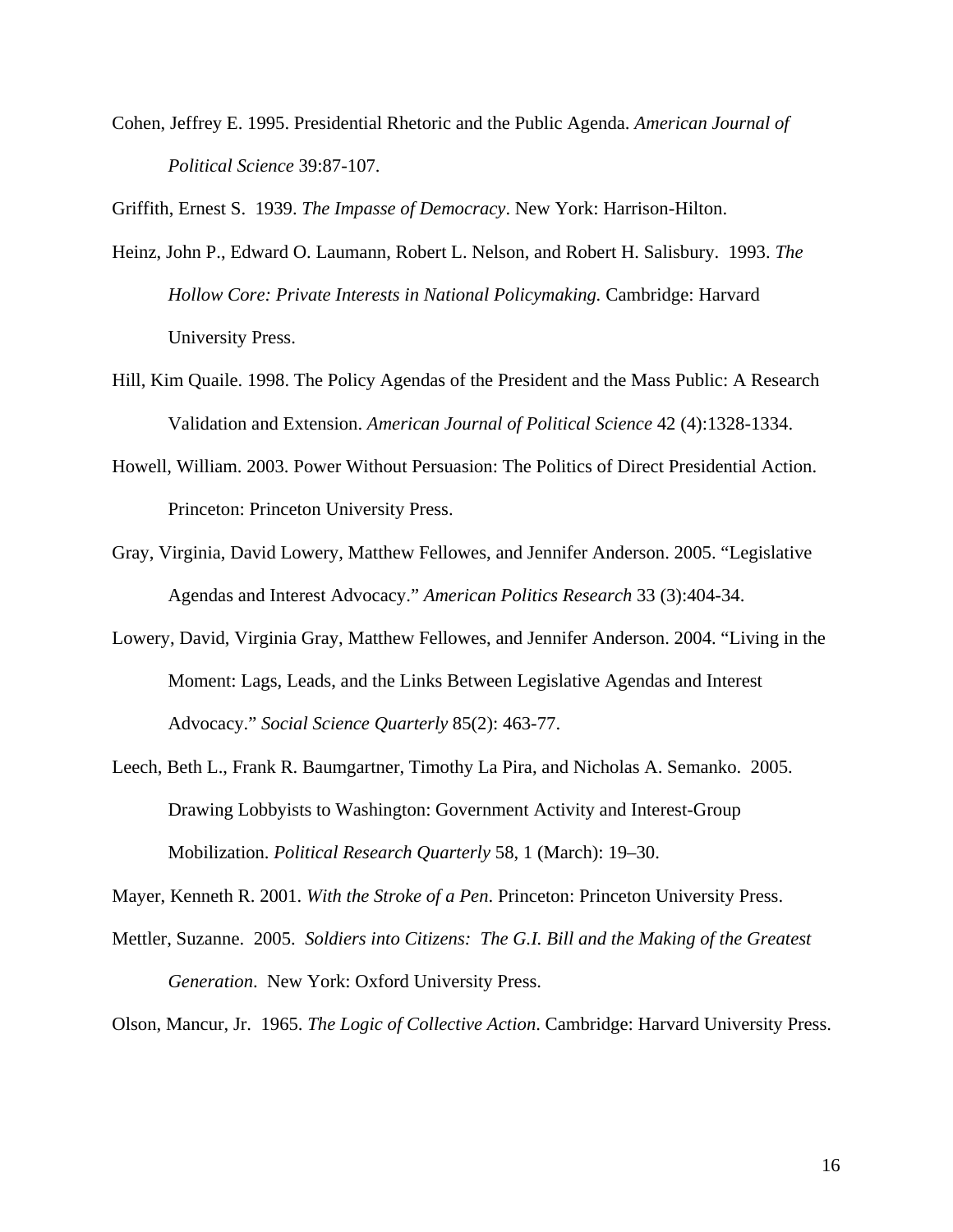- Salisbury, Robert H. 1984. Interest Representation: The Dominance of Institutions. *American Political Science Review* 78: 64–76.
- Skocpol, Theda. 1992. *Protecting Soldiers and Mothers: The Political Origins of Social Policy in the United States*. Cambridge: Harvard University Press.
- Walker, Jack L., Jr. 1983. The Origins and Maintenance of Interest Groups in America. *American Political Science Review* 77: 390–406.
- Walker, Jack L., Jr. 1991. *Mobilizing Interest Groups in America*. Ann Arbor: University of Michigan Press.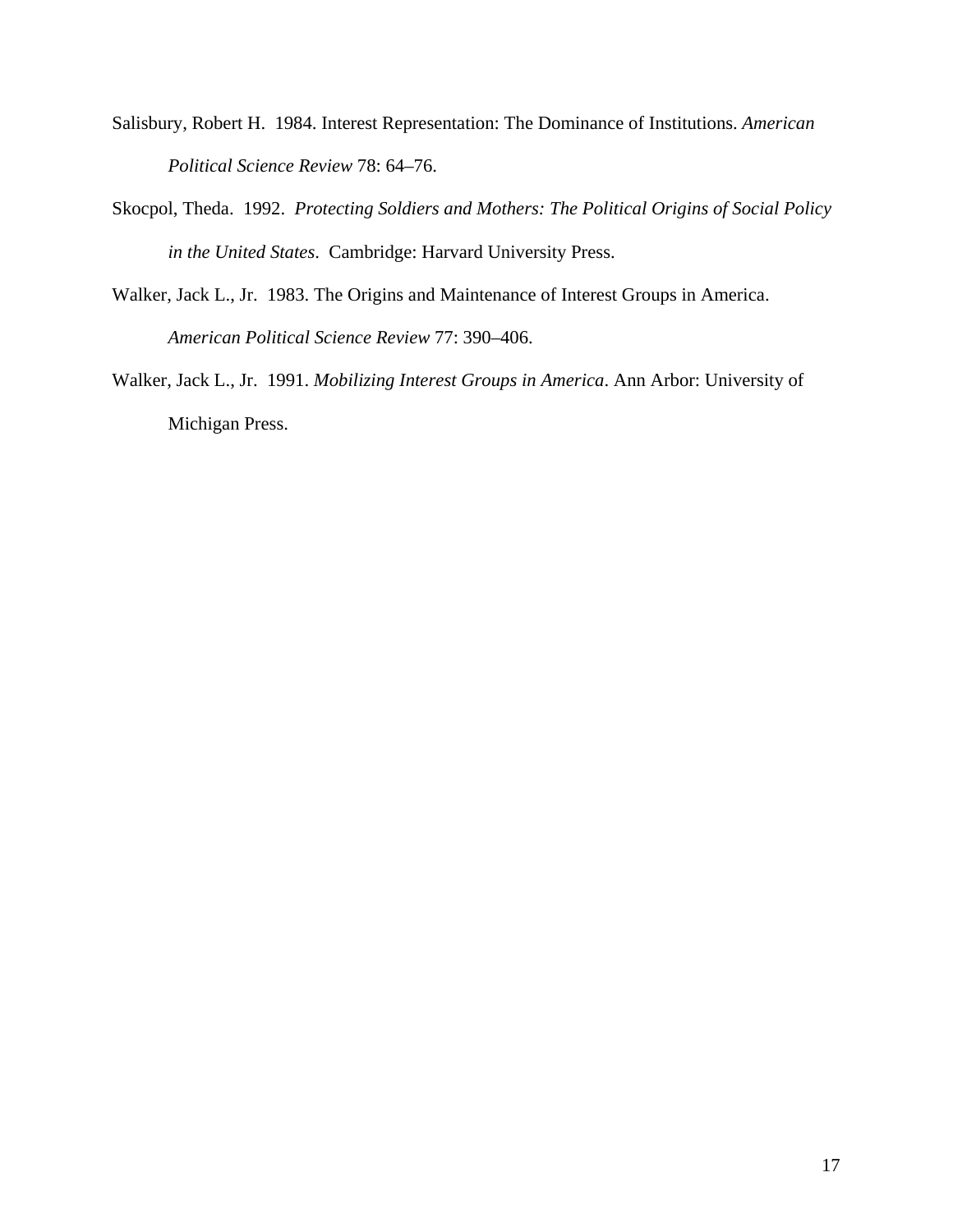| Part A. Replicating the Original Model, 1996 to 2000 |              |              |                  |                  |             |  |  |  |
|------------------------------------------------------|--------------|--------------|------------------|------------------|-------------|--|--|--|
| Variable                                             | Model 1      | Model 2      | Model 3          | Model 4          | Model 5     |  |  |  |
| Hearings                                             | 1.67#        | 1.652#       | $2.64**$         | $0.25*$          | $0.29*$     |  |  |  |
|                                                      | (0.43)       | (0.48)       | (1.07)           | (0.15)           | (0.17)      |  |  |  |
| <b>Federal Spending</b>                              |              | 0.004        | $-0.02$          | 0.02#            | 0.02#       |  |  |  |
| (in billions)                                        |              | (0.01)       | (0.02)           | (0.01)           | (0.01)      |  |  |  |
| Firms                                                |              |              | $3.32e^{-04}$ #  | $3.33e^{-0.5}$   |             |  |  |  |
|                                                      |              |              | $(5.03e^{-0.5})$ | $(2.84e^{-0.5})$ |             |  |  |  |
| Organizations, t-1                                   |              |              |                  | 0.98#            | 1.00#       |  |  |  |
|                                                      |              |              |                  | (0.05)           | (0.04)      |  |  |  |
| Intercept                                            | 83.41#       | 98.951#      | 49.19#           | $-1.7$           | $-1.28$     |  |  |  |
|                                                      | (5.10)       | (8.58)       | (13.55)          | (1.16)           | (1.26)      |  |  |  |
| R-square                                             | 0.07         | 0.07         | 0.42             | 0.98             | 0.98        |  |  |  |
| N, T                                                 | $N=56$ , T=4 | $N=26$ , T=4 | $N=21, T=2$      | $N=21, T=2$      | $N=21, T=2$ |  |  |  |
| Observations                                         | 224          | 104          | 42               | 42               | 42          |  |  |  |

Table 1. The Effect of Congressional Hearings on Lobbying Activity by Organizations

Part B. Extending the Original Model, 1996 to 2003.

| Variable                | Model 1       | Model 2       | Model 3       |
|-------------------------|---------------|---------------|---------------|
| Hearings                | 1.83#         | 2.07#         | 0.150#        |
|                         | (0.21)        | (0.27)        | (0.06)        |
| <b>Federal Spending</b> |               | 0.04#         | 0.011#        |
| (in billions)           |               | (.01)         | (.004)        |
| Organizations, t-1      |               |               | 0.995#        |
|                         |               |               | (.02)         |
| Intercept               | 86.56#        | 94.67#        | $-0.061$      |
|                         | (3.12)        | (5.51)        | (1.17)        |
| R-square                | 0.10          | 0.14          | 0.98          |
| N, T                    | $N=56$ , T=14 | $N=26$ , T=14 | $N=26$ , T=12 |
| Observations            | 784           | 364           | 312           |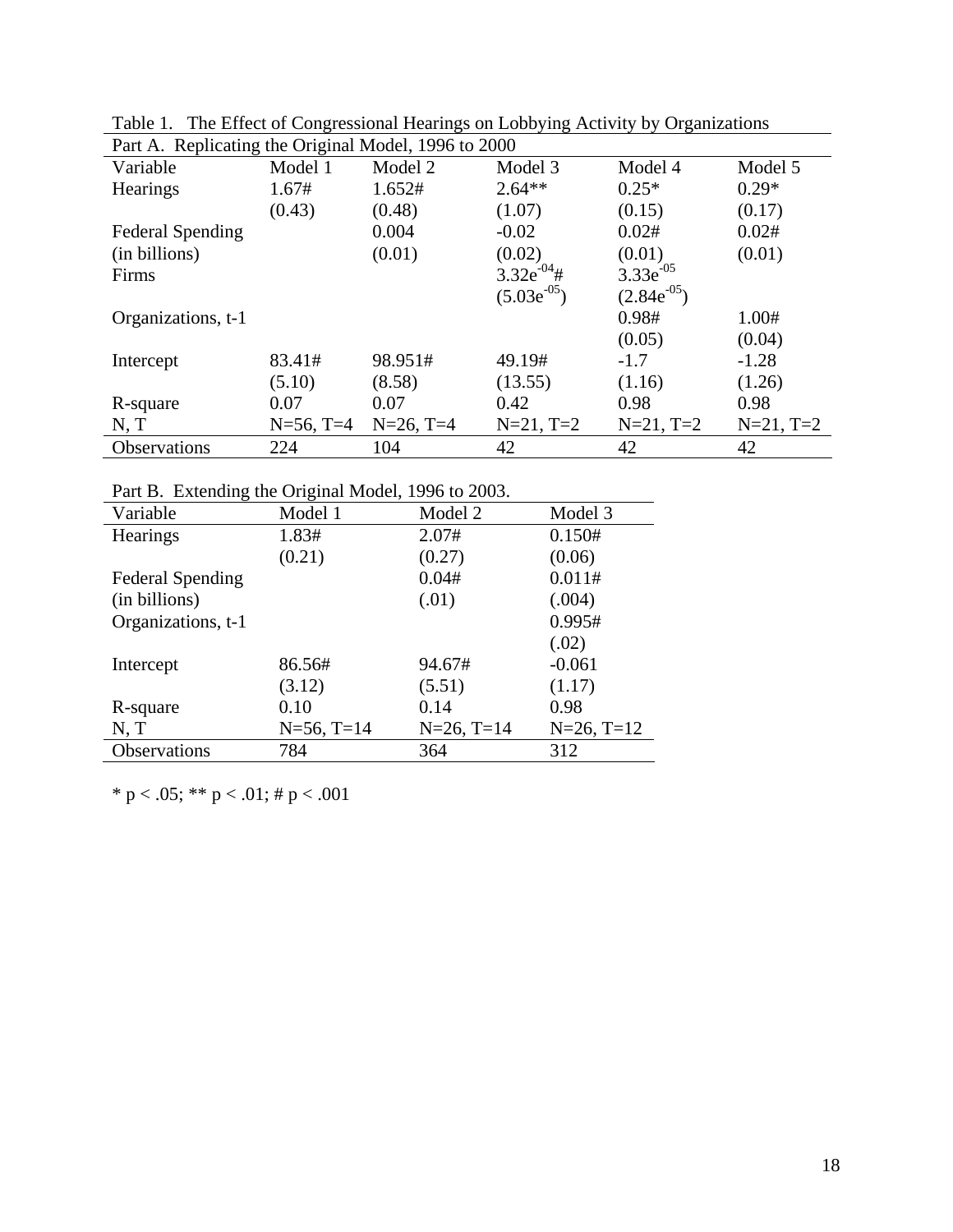| Replicating the Original Model, 1996 to 2000<br>Part A. |              |              |                  |                 |             |  |  |  |
|---------------------------------------------------------|--------------|--------------|------------------|-----------------|-------------|--|--|--|
| Variable                                                | Model 1      | Model 2      | Model 3          | Model 4         | Model 5     |  |  |  |
| <b>Hearings</b>                                         | 2.90#        | 3.25#        | 6.80#            | $1.96**$        | 3.59#       |  |  |  |
|                                                         | (0.59)       | (0.66)       | (2.07)           | (0.80)          | (1.04)      |  |  |  |
| <b>Federal Spending</b>                                 |              | 0.21#        | $0.11**$         | $0.03**$        | 0.16#       |  |  |  |
| (in billions)                                           |              | (0.02)       | (0.05)           | (0.01)          | (0.02)      |  |  |  |
| Firms                                                   |              |              | $4.15e^{-0.4}$ # | $-2.54e^{-0.5}$ |             |  |  |  |
|                                                         |              |              | $(8.66e^{-0.5})$ | $(2.4e^{-0.5})$ |             |  |  |  |
| Organizations, t-1                                      |              |              |                  | 0.92#           | 1.33#       |  |  |  |
|                                                         |              |              |                  | (0.06)          | (0.09)      |  |  |  |
| Intercept                                               | 132.34**     | 147.67#      | 57.34**          | $-15.15#$       | $-11.32$    |  |  |  |
|                                                         | (6.38)       | (11.00)      | (25.55)          | (5.72)          | (7.80)      |  |  |  |
| R-square                                                | 0.07         | 0.10         | 0.43             | 0.98            | 0.69        |  |  |  |
| N, T                                                    | $N=56$ , T=4 | $N=26$ , T=4 | $N=21, T=2$      | $N=21, T=2$     | $N=21, T=2$ |  |  |  |
| <b>Observations</b>                                     | 224          | 104          | 42               | 42              | 42          |  |  |  |

Table 2. The Effect of Congressional Hearings on Lobbying Activity by Lobbying Firms

Part B. Extending the Original Model, 1996 to 2003.

| I are D. EXEMINING the Original Notice, 1990 to 2009. |               |               |  |  |  |  |  |
|-------------------------------------------------------|---------------|---------------|--|--|--|--|--|
| Model 1                                               | Model 2       | Model 3       |  |  |  |  |  |
| 5.02#                                                 | 5.92#         | 2.33#         |  |  |  |  |  |
| (0.63)                                                | (0.80)        | (0.78)        |  |  |  |  |  |
|                                                       | 0.26#         | 0.05#         |  |  |  |  |  |
|                                                       | (0.03)        | (0.02)        |  |  |  |  |  |
|                                                       |               | 0.89#         |  |  |  |  |  |
|                                                       |               | (0.08)        |  |  |  |  |  |
| 157.07#                                               | 162.95#       | $-4.53$       |  |  |  |  |  |
| (13.93)                                               | (21.47)       | (14.03)       |  |  |  |  |  |
| 0.14                                                  | 0.19          | 0.83          |  |  |  |  |  |
| $N=56$ , T=14                                         | $N=26$ , T=14 | $N=26$ , T=12 |  |  |  |  |  |
| 784                                                   | 364           | 312           |  |  |  |  |  |
|                                                       |               |               |  |  |  |  |  |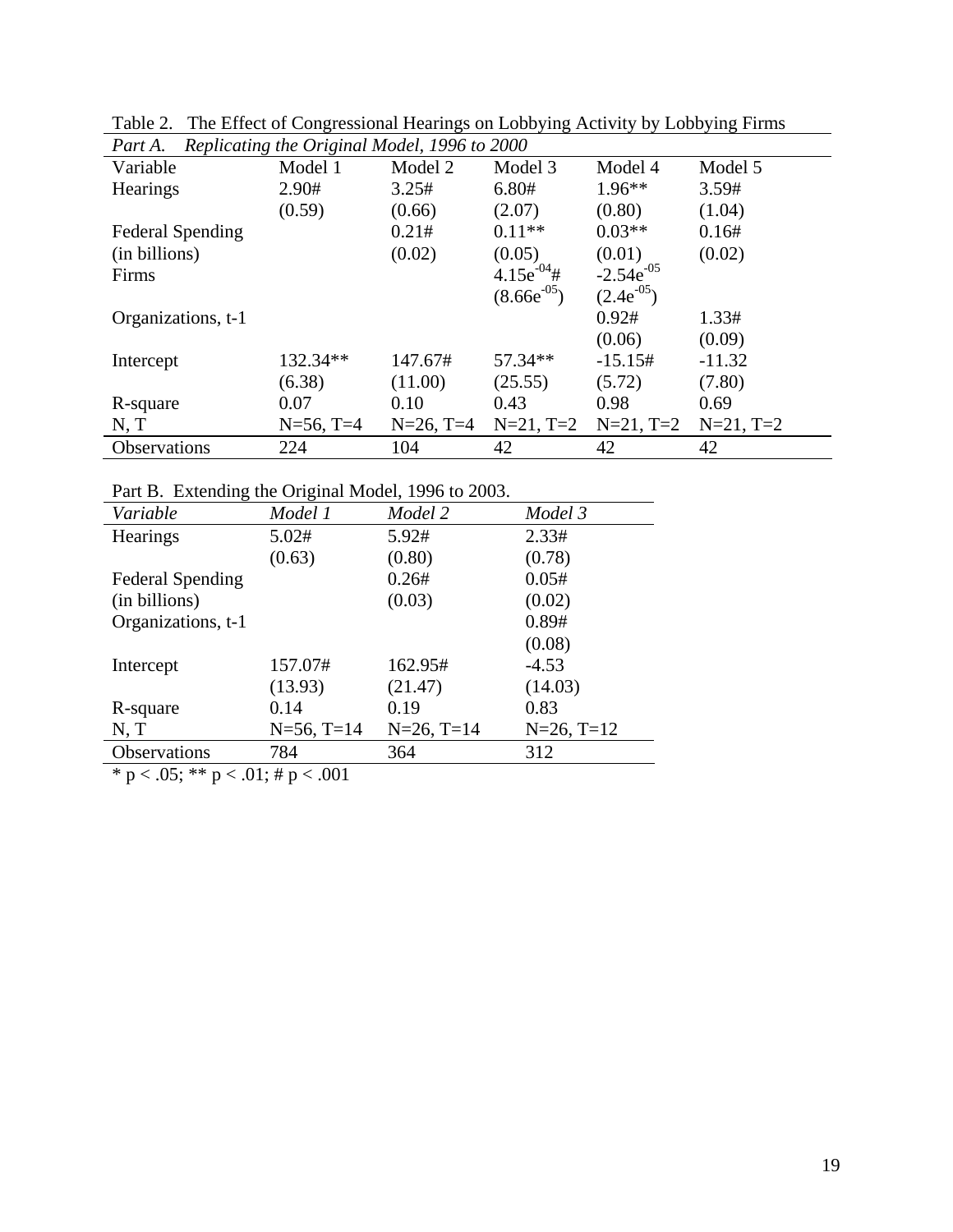| Major Topic         | Hearings-         | Hearings- | Statutes-         | Statutes- | Hearings-       |
|---------------------|-------------------|-----------|-------------------|-----------|-----------------|
|                     | <b>Statements</b> | Orders    | <b>Statements</b> | Orders    | <b>Statutes</b> |
| Economics           | $0.30*$           | $-0.04$   | 0.19              | 0.07      | 0.49#           |
| Civil Rights        | 0.11              | $-0.04$   | $-0.14$           | 0.01      | $-0.23$         |
| Health              | $0.35*$           | 0.28      | 0.07              | 0.16      | 0.53#           |
| Agriculture         | $0.35*$           | 0.07      | 0.22              | $-0.04$   | $0.29*$         |
| Labor               | $-0.1$            | 0.01      | $-0.06$           | 0.06      | $-0.10$         |
| Education           | $0.35*$           | 0.06      | 0.12              | 0.16      | 0.10            |
| Environment         | 0.15              | $0.37**$  | $-0.03$           | $-0.01$   | 0.46#           |
| Energy              | 0.61#             | 0.70#     | 0.06              | 0.09      | 0.15            |
| Transportation      | 0.16              | 0.17      | 0.14              | 0.07      | 0.41            |
| Law and Crime       | 0.53#             | $0.41**$  | $0.32*$           | 0.14      | 0.18            |
| Welfare             | $0.42**$          | 0.15      | $-0.03$           | $-0.13$   | $-0.01$         |
| Housing             | 0.00              | 0.15      | $-0.16$           | 0.10      | $0.45**$        |
| Commerce            | 0.01              | $-0.20$   | $-0.22$           | $-0.37**$ | 0.50#           |
| Defense &           |                   |           |                   |           |                 |
| International       | 0.17              | $0.33*$   | 0.18              | 0.11      | 0.12            |
| Science & Tech.     | $0.29*$           | 0.53#     | 0.07              | $-0.05$   | $0.30*$         |
| Foreign Trade       | 0.17              | $0.37**$  | $-0.17$           | 0.07      | $-0.14$         |
| Government          |                   |           |                   |           | $-0.06$         |
| Operations          | 0.04              | 0.28      | $-0.07$           | $-0.03$   |                 |
| <b>Public Lands</b> | 0.17              | 0.49#     | 0.01              | 0.12      | $0.38**$        |

Table 3. Correlations among Legislative and Presidential Activities, 1953–2003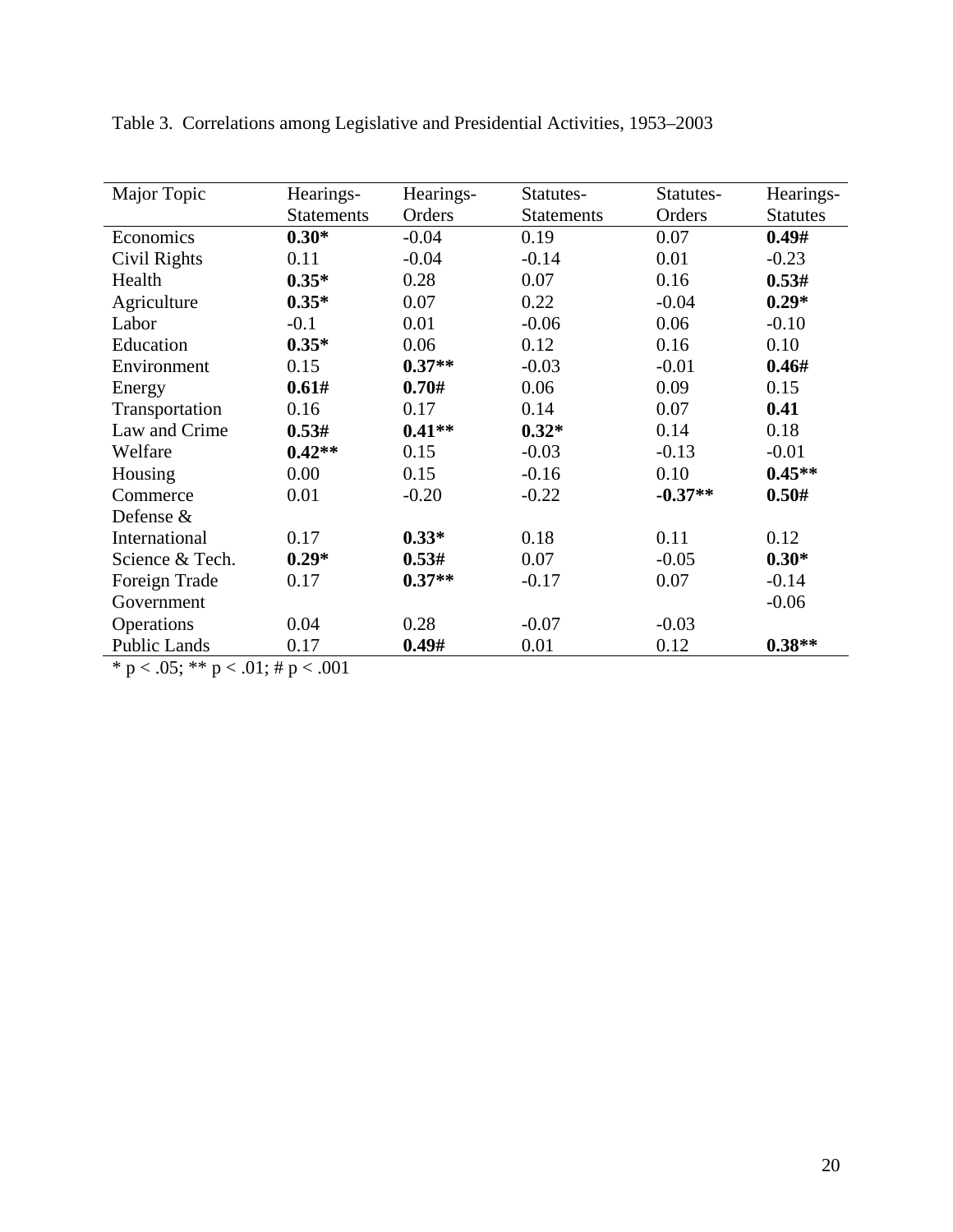| Variable        | Model 1    | Model 2    | Model 3    | Model 4    | Model<br>5 | Model 6    | Model 7    |
|-----------------|------------|------------|------------|------------|------------|------------|------------|
| State of the    | 2.27#      |            | $1.16**$   |            | $-0.25$    |            | $-0.10$    |
| Union           | (0.43)     |            | (0.47)     |            | (0.54)     |            | (0.07)     |
| Executive       |            | 19.10#     |            | 1.45       |            | 9.79       | $-1.02$    |
| Orders          |            | (4.16)     |            | (3.74)     |            | (6.56)     | (1.10)     |
| <b>Hearings</b> |            |            | 1.43#      | 1.78#      | 2.20#      | 1.79#      | $0.23**$   |
|                 |            |            | (0.23)     | (0.26)     | (0.44)     | (0.32)     | (0.08)     |
| Federal         |            |            |            |            | 0.04       | 0.04#      | $0.01**$   |
| Spending        |            |            |            |            | (0.01)     | (0.01)     | (0.00)     |
| (in billions)   |            |            |            |            |            |            |            |
| Organizations   |            |            |            |            |            |            | 0.99#      |
| $, t-1$         |            |            |            |            |            |            | (0.02)     |
| Intercept       | 99.65#     | 103.78#    | 85.80#     | 86.59#     | 94.52#     | 94.68#     | $-0.20$    |
|                 | (3.53)     | (2.81)     | (3.27)     | (3.11)     | (5.68)     | (5.23)     | (1.19)     |
| R-square        | 0.07       | 0.03       | 0.11       | 0.10       | 0.14       | 0.15       | 0.98       |
| N, T            | $N = 56$ , | $N = 56$ , | $N = 56$ , | $N = 56$ , | $N = 26$ , | $N = 26$ , | $N = 26$ , |
|                 | $T=14$     | $T=14$     | $T=14$     | $T=14$     | $T=14$     | $T=14$     | $T=12$     |
| Observations    | 784        | 784        | 784        | 784        | 364        | 364        | 312        |

Table 4. The Effect of Executive Activity on Lobbying Activity by Organizations, 1996-2003